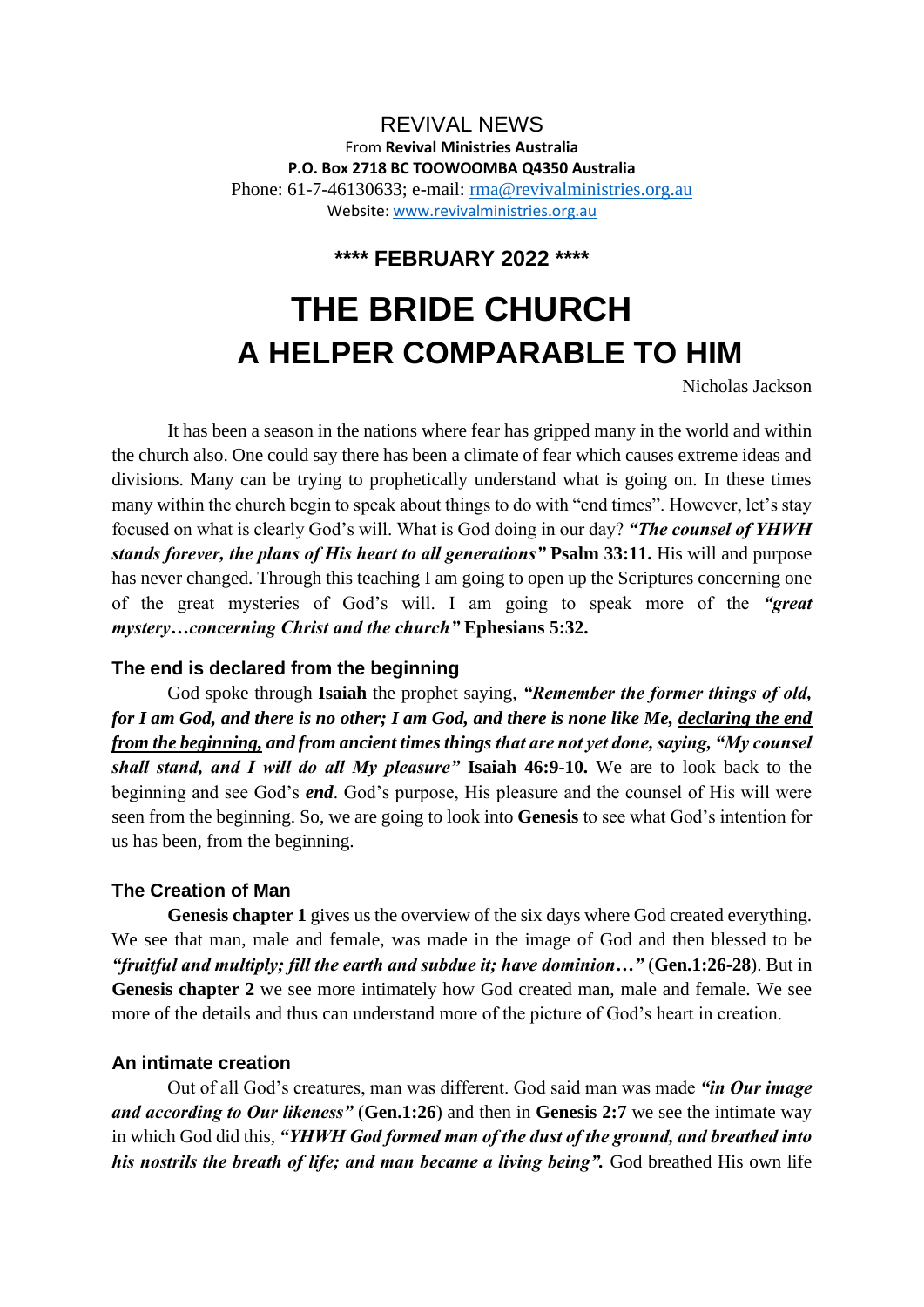into the man. He formed the man. He was made to be able to relate with God like no other being that He created in the earth. He was made to rule God's creation in the nature and character of God. The man was made to rule the earth in the same manner that God would.

## **A HELPER COMPARABLE TO HIM**

God showed Adam His creation and gave the man His commands (**Gen.2:8-17**) and then made a most profound statement, *"It is not good that man should be alone; I will make him a helper comparable to him*" Genesis 2:18. On the surface this looks quite normal. God does not want us to be lonely. He likes the idea of marriage and living in community. We were not made to live in isolation.

These are all true statements but there is something deeper to this.

#### **Adam, a type of Him who was to come**

 The Apostle Paul, in the midst of teaching how in Adam all of us will die but that in Christ we will live, drops the most amazing statement, *"…Adam, who is a type of Him who was to come"* **Romans 5:14b. Adam was a type of Him who was to come!** When God created Adam, he was not the fulfilment of God's plan. Adam was a shadow of the One who was to come! Adam was a type of Christ, the Messiah. God declares the end from the beginning! Adam was always pointing to the greater reality of Christ. Adam was **made in the image of God.** Jesus the Messiah **is the image of the invisible of God** (**Col.1:15**). Adam was **made a living being/soul,** Christ **is a life-giving spirit (1 Cor.15:45**). Adam was a created being, **Christ is the Lord from heaven, God Himself in the flesh** (**1 Cor.15:47**).

#### **A helper comparable**

Firstly, this word *helper* means *help, comfort, one who helps, to give aid.* God was not looking for a servant for Adam. He was looking for a *helper.* This is not someone inferior to Adam. This is not someone who will be a slave to whatever he wants. Many times in the **Psalms**  God is called our *helper*: *"You are my help and my deliverer"* **Ps. 70:5;** *"trust in YHWH, He is their help and their shield"* **Ps.115:9 –** to name a couple. God wanted someone to help Adam, to walk with Adam and serve the purpose of God with Adam, together. God *"blessed them, and said to them*, *"Be fruitful…"* **Gen.1:28.** The commission was to *them.* They were to walk together in the inheritance. God has made the husband and the wife to be *"co-heirs of the grace of life"* **1 Pet.3:7.** They are co-inheritors. They were to have dominion over the earth *together!*

#### **The fulfilment**

Adam was a type of the One to come. God wants a helper for the Messiah, Jesus. God Himself in the flesh, wants a helper. He wants a *"helper comparable to him"*. God has always wanted a people with whom He can share all His glory. He has always wanted an intimate relationship with a people whom He can share His authority, power, His heart, will and purpose. It was not good for the Messiah Jesus Himself to be alone. God wants a helper for Him! A helper comparable to Him, a church which has come to *"the measure of the stature of the fullness of Christ"* **Ephesians 4:13.**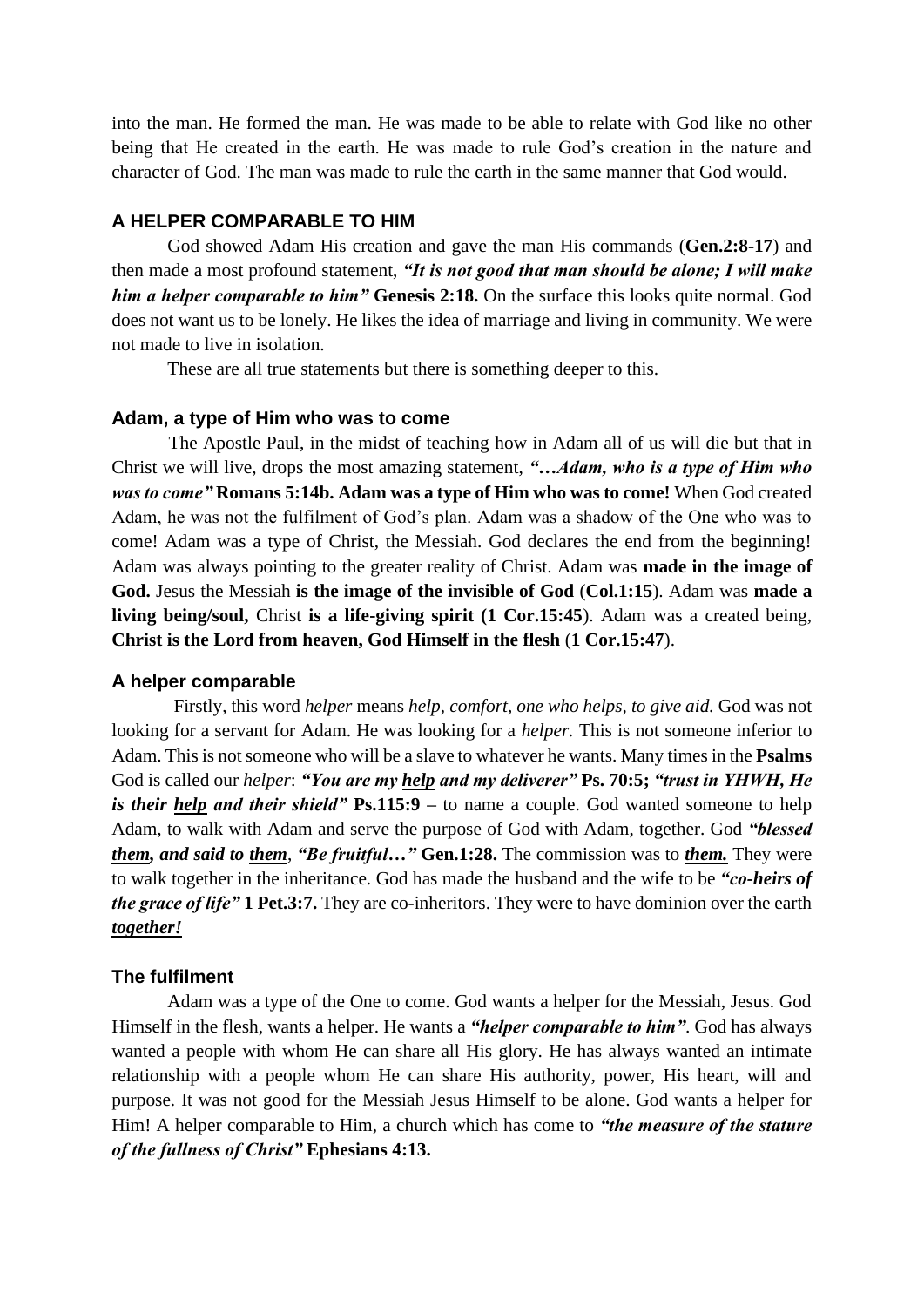We were made to walk together with Christ in the inheritance. As children of God we are *"joint-heirs with Christ"* **Romans 8:17.** We are to have dominion with Him as we *"have been raised up and made to sit together with Christ in the heavenly places"* **Ephesians 2:6.**  We are to be fruitful in making disciples with Him, baptising and teaching others and His promise is *"I am with you always, even till the end of the age"* **Matthew 28:18-20.** We are to preach the gospel to all nations, exercising dominion, knowing that He will work with us, *"the Lord working with them, and confirming the word through the accompanying signs"* **Mark 16:19.** We were made to do all things with Him. A helper comparable to Him!

# **THE CREATION OF THE WOMAN The rib made into a woman**

The creation of the woman was an awesome event. God did not take some more dust and form a woman and breathe into her His life. She was not a separate creation to the man, Adam. God caused a deep sleep to come on Adam and He *"took one of his ribs…then the rib which YHWH God had taken from man He made into a woman"* **Gen.2:21b-22a.** God took a part of the man and *made* a woman. This word *made* is important. It is the Hebrew word *banah*. This word means *to build*. From the rib of the man God *built* a woman! She was not a different creation, but a *building* from the material of the man!

# **Jesus is building a Church**

Remember that Adam is a type of Him who was to come! God is building something out of Christ. When Peter got the revelation of who Jesus is, then Jesus was able to say, *"upon this rock I will build My church"* **Matthew 16:18.** Jesus has now given five ministries to the church *"to equip the saints, to do the work of ministry, to edify – build up – the body of Christ, till we all come…to the measure of the stature of the fullness of Christ"* **Ephesians 4:11-13.**  We have been *"built upon the foundation of the apostles and prophets..."* **Ephesians 2:20.** When Jesus died, it was as if God put the Man, Jesus, into a *"deep sleep"*. For three days and nights the body of Jesus lay in the tomb while Jesus was active in the Spirit (**1 Peter 3:18-19**). Through His death and resurrection, now His material, His divine nature, can be released in all who believe (**2 Peter1:4)** so we can be *"built"* into a Woman, the Bride, the helper comparable to Him!

# **We come from within Christ**

The work of Jesus on the Cross was *"so as to create in Himself one new man"*  **Ephesians 2:15.** The church is created *in Himself*. We are made of Him! Being built now into a new corporate man. The woman was always in Adam, but God had to take her out of him and build her. The woman came from the man. The church was always in Christ, *"just as He chose us in Him before the foundation of the world"* **Ephesians 1:4.** So when Jesus died on the Cross and rose again, God began to take out a people for the Man, Christ Jesus. When we were born again by the Spirit of God, the nature of Christ, that "rib", came into us. From that rib, which is the nature of Christ birthed in us, God began to build a Woman, a Bride, a church; to be a helper comparable to Him! We are made of Christ! We are of His very nature and substance! We are *"His body, the fullness of Him, who fills all in all"* **Ephesians 1:23.**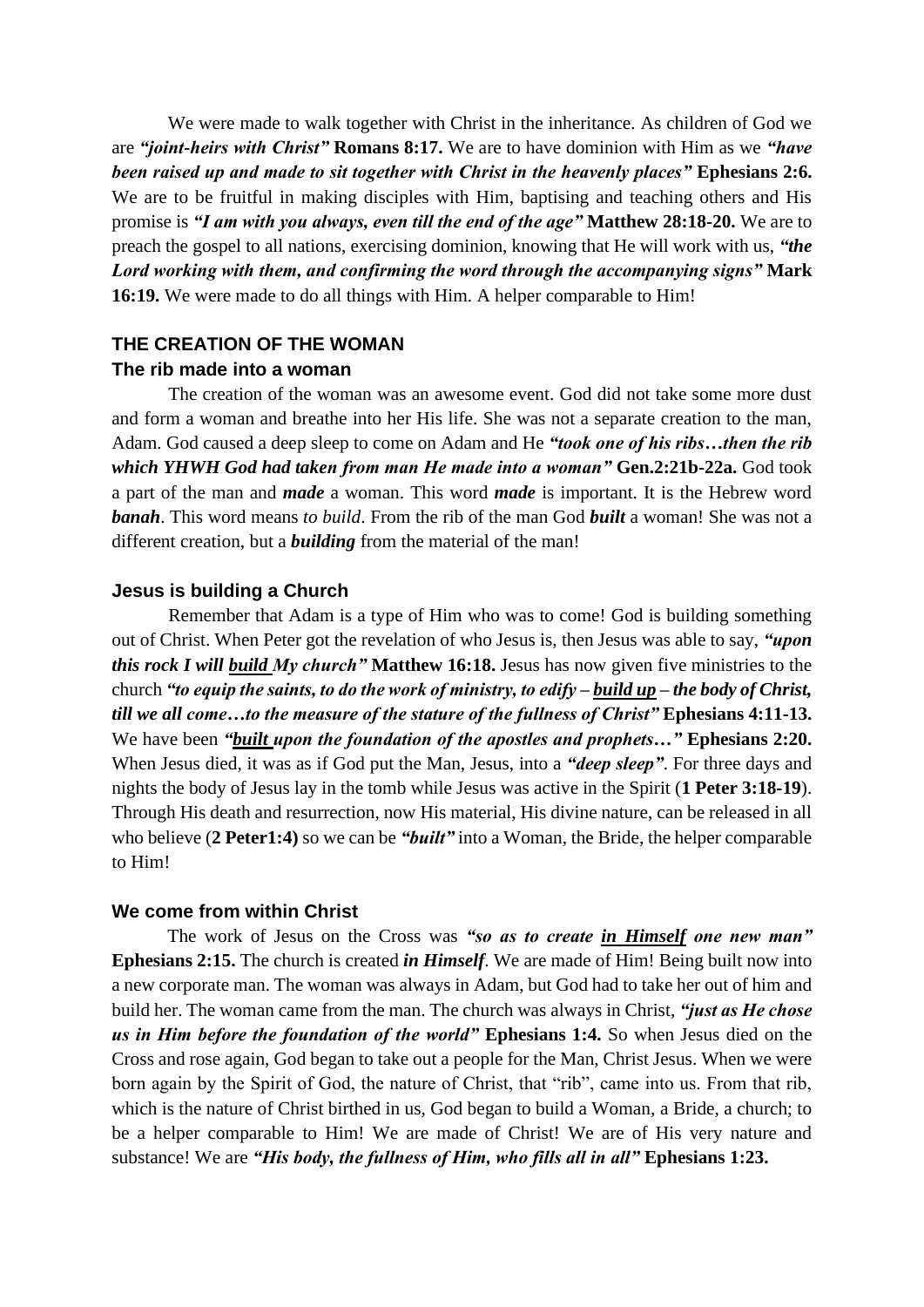#### **THE PRESENTATION**

#### **He brought her to the man**

After God built the woman out of Adam, it then says that *"He brought her to the man"*  **Gen.2:22b.** God presented this woman to Adam. She was a work of God. She was built by Him and then He brings her to him. What a miracle! There was no helper suitable from all the other creatures (**Gen.2:20**). But God knew how to bring forth a helper suitable to him!

#### **She will be presented to Christ**

The apostle Paul wrote, *"Husbands, love your wives just as Christ also loved the church and gave Himself for her, that He might sanctify and cleanse her with the washing of the water by the word, that He might present her to Himself a glorious church, not having spot or wrinkle or any such thing, but that she should be holy and without blemish"*  **Ephesians 5:25-27.** 

Jesus is building this woman by His Word! He will present her to Himself glorious! No spots and without blemish! Spots and blemishes are elsewhere referred to as false prophets or false teachers who are *"spots and blemishes, carousing in their own deceptions while they feast with you"* **2 Pet.2:13.** This glorious church is so washed by the Word that there is no room for false doctrine. She is glorious. She is filled with the pure doctrine of God's word, *"the apostles' doctrine"* **Acts 2:42**. Every minister is to have the heart of apostle Paul who said, *"For I am jealous for you with godly jealousy. For I have betrothed you to one husband, that I may present you a chaste virgin to Christ"* **2 Corinthians 11:2.** There will be a pure virgin Church presented to the Man – Christ!

# **BONE OF HIS BONE AND FLESH OF HIS FLESH She is the Body of Christ**

When Adam saw her he cried, *"This is now bone of my bone and flesh of my flesh; She shall be called Woman, because she was taken out of Man"* **Gen.2:23.** The woman is the body of the man, bone of his bone and flesh of his flesh. Paul wrote to the **Ephesians,**  *"husbands ought to love their own wives as their own bodies; he who loves his wife loves himself. For no one ever hated his own flesh, but nourishes and cherishes it, just as the Lord*  does the church. For we are members of His body, of His flesh and of His bones" Eph.5:28-**30.** 

We are His Body. This is not just a nice religious term for the church. We are His Body because we are made and built of Him! Jesus loves us! Not because of anything we have done. He loves us, nourishes us and cherishes us because we are His body! We are members of Him! When we are presented to Him a glorious church, Christ will see Himself in us! He will see that we are made of the same substance – *"For both He who sanctifies, and those who are being sanctified, are all of one"* **Hebrews 2:11.** We are one!

# **THE MARRIAGE**

# **Joined to the Lord**

Finally, it is written, *"Therefore a man shall leave his father and mother and be joined to his wife, and they shall become one flesh"* Gen.2:24. This is the climax! They are joined and one! They have left every other tie and have become joined! This word *joined* in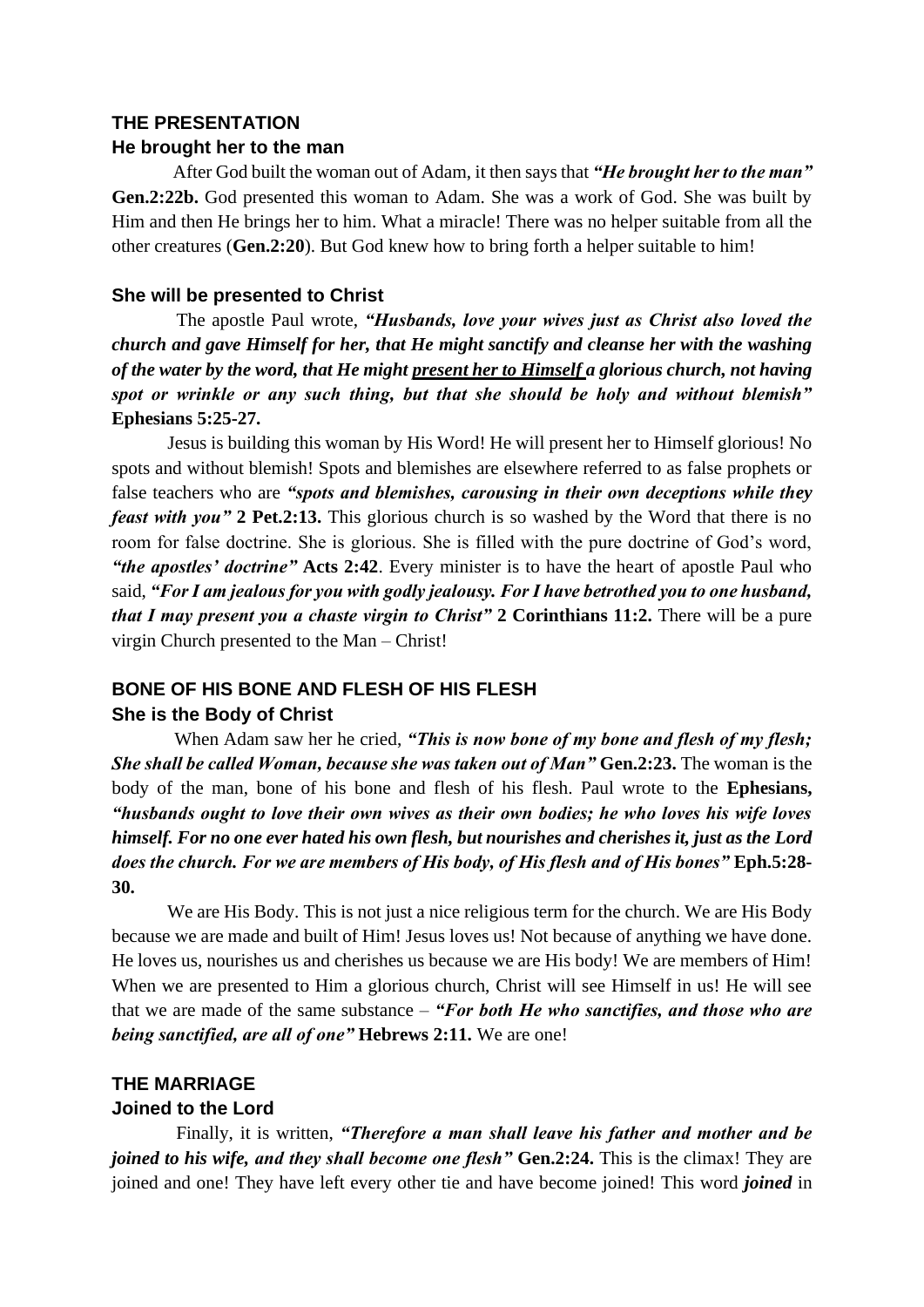Hebrew is *dabaq* and means: *to cling, to stick, to stay close, to adhere, to catch by pursuit, follow closely.* This sounds like the call of **discipleship!** Disciples are followers and adherents. They are ones who stick and pursue Jesus. Why is there a revival of discipleship in our day? Because it is time for the Bride to come forth. It is time to live out the reality of being *"joined to the Lord"* and *"one spirit with Him"* **1Corinthians 6:17.** We are to be led by His Spirit, one spirit with Him, married!

# **THE FRUIT OF THE MARRIAGE Bearing fruit to God**

God created the man and the woman to be joined together and then He *"blessed them and said to them, 'Be fruitful…"* **Genesis 1:28a.** The purpose of our marriage with Christ is to bear fruit! *"Therefore, my brethren, you also have become dead to the law through the body of Christ, that you may be married to another – to Him who was raised from the dead, that we should bear fruit to God"* **Romans 7:4.** We are married to the resurrected One! This means that the fruit we bear will remain forever! *"You did not choose Me, but I chose you and appointed you that you should go and bear fruit and that your fruit should remain…"*  **John 15:16.** 

# **Making disciples, bringing up sons**

The major fruit we are to bear out of this marriage is disciples who grow to become sons! Speaking prophetically of the bride of the Messiah, it says in **Psalm 45:16**, *"Instead of your fathers shall be Your sons, whom You shall make princes in all the earth".* This happens when the *"the royal daughter is all glorious within…"* **Psalm 45:13.** Jesus told us to *"make disciples of all the nations"* and that if we did that, *"Lo, I will be with you always, even till the end of the age"* **Matthew 28:19-20.** Jesus is with us, His church, to bring forth fruit in the earth. Paul the apostle, as part of the Bride church, used birthing language to describe the ministry work, *"My little children, for whom I labour in birth again until Christ is formed in you"* **Galatians 4:19.** This is the fruit of the Bride church operating with her Husband: presenting *"every man perfect in Christ"* **Colossians 1:28.** God wants sons! Mature sons! They come forth from a glorious bride who is in union with her Husband, Jesus the Messiah! A corporate Son is coming forth from a corporate Bride, *"She bore a male Child* **['huios' in Gk – meaning a mature son who inherits]** *who was to rule all nations with a rod of iron"*  **Revelation 12:5.** There is wonderful fruit coming forth!

# **A CAUTION**

# **Remember Abraham**

 Abraham was married to Sarah. God had promised him a son: a seed. And that his seed would be as numerous as the stars of the heaven if you could count them (**Gen. 15:1-6**). Abraham believed. This did not happen straight away. In fact, it seemed like nothing was happening. Sarah was barren. The promised fruit was not coming. Sarah had an idea to give Hagar, her servant girl, to Abraham so that a son could come through her (**Gen.16**). It worked! There was a son! There was fruit! But, was it the fruit that God had desired and promised?